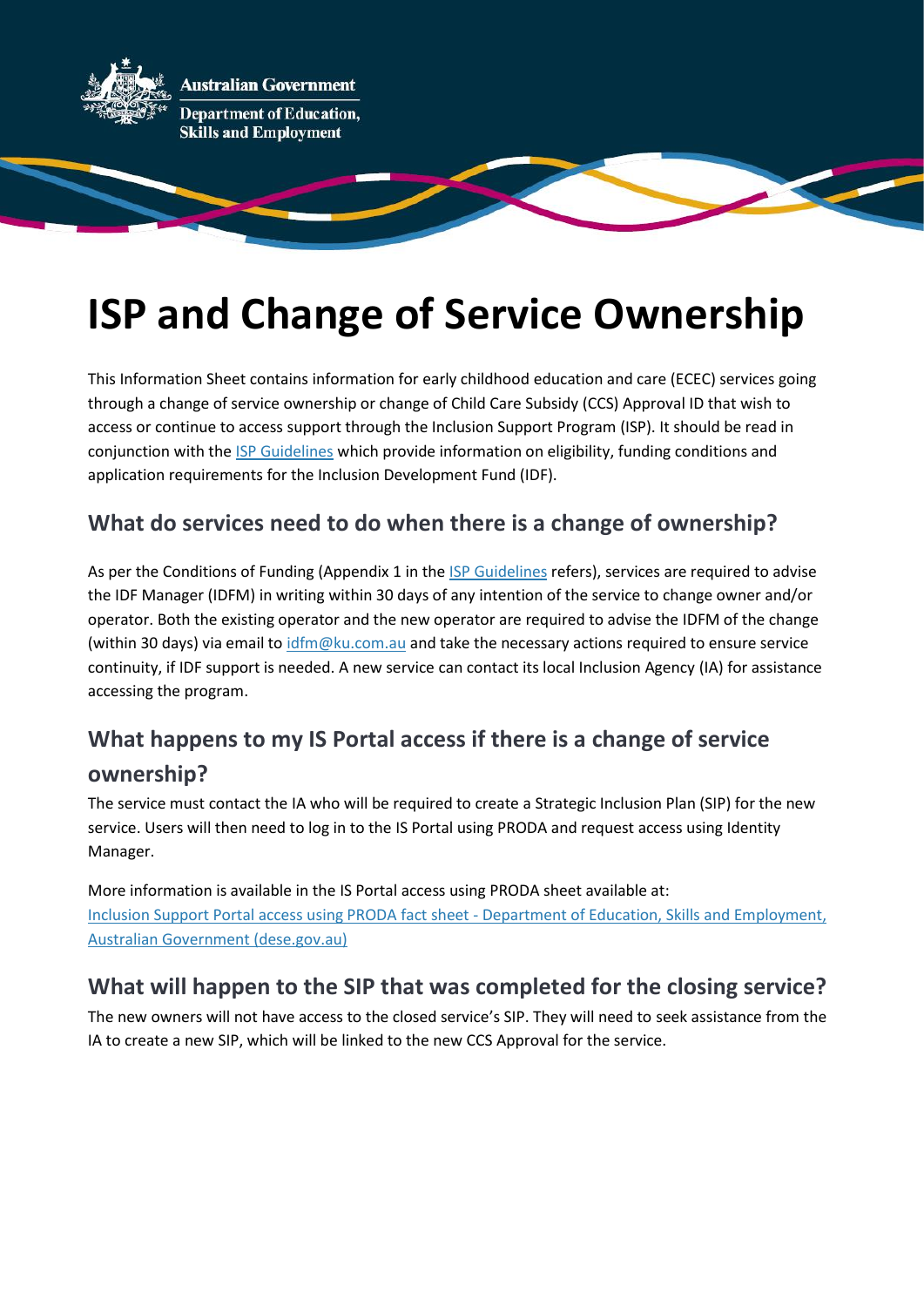## **Will an approved IS case linked to a closing service be carried across to the new service?**

No. An IS case for the closing service, or ending CCS Approval, is not automatically carried across to the new service. If IDF support is required, the new service must apply through the IS Portal, noting that eligibility is based on meeting the requirements for the type of support they are seeking for the care environment.

## **If the closing service had an approved IS case and the new service requires support in relation to the same child or children, what does the service do?**

The new service should contact their IA to discuss their inclusion support needs in the care environment. If the service requires support and a new application for IDF funding, this cannot be started until the new service has a CCS Approval ID and the service has requested the IA create a SIP for the new service. When the service has a new CCS Approval ID and SIP created by the IA, they should access the IS Portal to complete the SIP and application for funding.

New applications for the IDF as a result of a change of service ownership will be prioritised for assessment by the IDFM. The service and IA should mark the application as 'Urgent' in the IS Portal. A note should be included on the IS case stating that the application is due to a change of service ownership and the previous CCS Approval ID should be provided, if known.

#### **Is backdating the approval of an IS case possible due to change of service ownership?**

Yes. A request may be made to the IDFM for the start date of a new IS case to commence from the date when the new service's CCS Approval was granted. This is done in the Notes tile of the IS case on the IS Portal. To be eligible to make this request:

- the application for a new IS case must be submitted **within three months** of a change in ownership
- the closing service must have had an approved IS case for the same care environment and in relation to the **same child or children** at the time of the change of ownership
- the service must have a requirement to claim for an additional educator from their requested start date of the IS case, that may align with the commencement date of the new CCS Approval.

The new service should be aware that it is their business decision to employ or continue to employ an additional educator prior to notification of the outcome of their application for IDF funding.

## **If the closing service did not have an approved IS case, but the new service identifies the need for inclusion support, what does the service do?**

The new service should contact their IA to discuss their inclusion support needs in the care environment. If the service requires support and an application for IDF funding, this cannot be started until the new service has a CCS Approval ID and the service has requested the IA create a SIP for the new service. When the